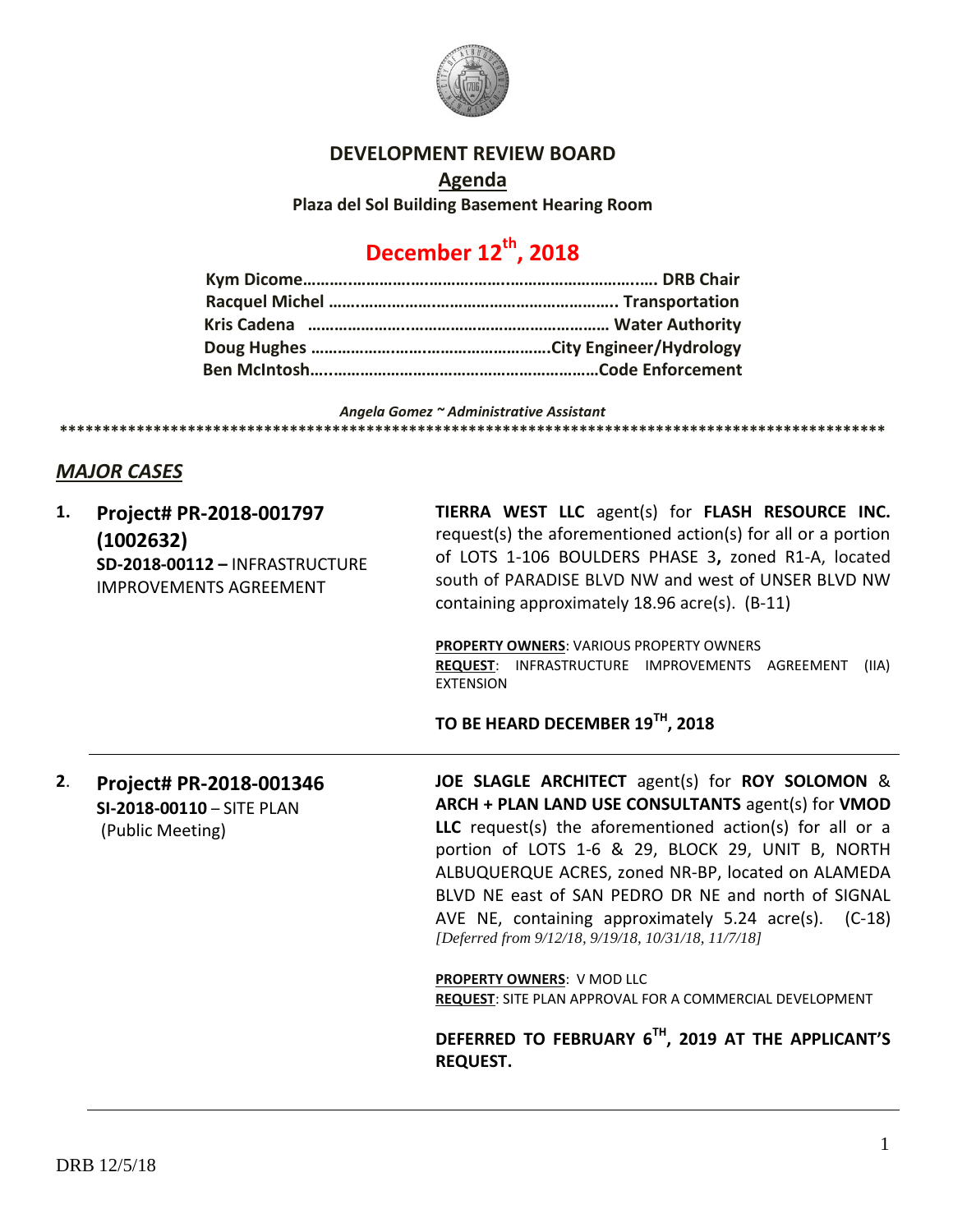**3. Project# PR-2018-001579 (1002202) SI-2018-00152** – SITE PLAN (Public Meeting) **SI-2018-00236** – SITE PLAN

(Public Meeting)

**MODULUS ARCHITECTS INC.** agent(s) for **WINROCK PARTNERS LLC** request(s) the aforementioned action(s) for all or a portion of PARCEL A-1-A-1-B SUBD PLAT TRS A-1-A-1-A & A-1-A-1-B WINROCK CENTER ADDN, PARCEL A-2 AND A-3 PLAT OF PARCELS A-1 THRU A-3 & PARCEL C-2A WINROCK CENTER ADDN + PARCEL C-2A1 SUBD PLAT PARCEL C-2A1 & C-2A2 WINROCK CENTER ADDN, PARCEL E1A WINROCK CENTER ADDITION, PARCEL D1A WINROCK CENTER ADDN REPLAT OF PARCEL D1 WINROCK CENTER ADDN AND PARCEL A-1-A-1-A-1-A WINROCK CENTER ADDITION, zoned MX-H, located at 2100 LOUISIANA BLVD NE, containing approximately 83.00 acre(s). (J-19) *[Deferred from 10/10/18, 10/24/18, 11/7/18, 11/14/18, 11/28/18]*

**PROPERTY OWNERS**: WINROCK PARTNERS LLC **REQUEST**: SITE PLAN FOR WINROCK TOWN CENTER AND SITE PLAN FOR ROAD B

#### **INDEFINITELY DEFERRED.**

| 4. | Project# PR-2018-001579<br>(1002202)<br>SD-2018-00087 - PRELIMINARY/FINAL<br><b>PLAT</b><br>(Public Meeting) | HUITT ZOLLARS INC. agent(s) for WINROCK PARTNERS, LLC<br>request(s) the aforementioned action(s) for all or a portion<br>of PARCEL A-1- A-1- A-1- A-1 WINROCK CENTER ADDITION,<br>zoned MX-H, located on LOUISIANA NE, between I-40 and<br>INDIAN SCHOOL RD, containing approximately 51.6008<br>acre(s). (J-19) [Deferred from 10/31/18, 11/14/18, 11/28/18]<br><b>PROPERTY OWNERS: WINROCK PARTNERS LLC</b><br><b>REQUEST: SUBDIVIDE 1 TRACT INTO 8</b> |
|----|--------------------------------------------------------------------------------------------------------------|-----------------------------------------------------------------------------------------------------------------------------------------------------------------------------------------------------------------------------------------------------------------------------------------------------------------------------------------------------------------------------------------------------------------------------------------------------------|
|    |                                                                                                              | <b>INDEFINITELY DEFERRED.</b>                                                                                                                                                                                                                                                                                                                                                                                                                             |
| 5. | Project# PR-2018-001689<br>SI-2018-00200 - SITE PLAN<br>(Public Meeting)                                     | <b>TATE FISHBURN ARCHITECT agent(s) for M&amp;B</b><br><b>INVESTMENTS, LTD. CO.</b> request(s) the aforementioned<br>action(s) for all or a portion of PARCEL C-3, ATRISCO<br>BUSINESS PARK, zoned NR-BP, located at 7200 BLUEWATER<br>RD NW between UNSER BLVD NW and AIRPORT DR NW,<br>containing approximately 10.3 acre(s). (K-10) [Deferred from<br>11/7/18, 11/28/18]                                                                               |
|    |                                                                                                              | <b>PROPERTY OWNERS: M &amp;B INVESTMENTS</b><br>REQUEST: 150,000 SF OFFICE/WAREHOUSE FACILITY                                                                                                                                                                                                                                                                                                                                                             |
|    |                                                                                                              | DEFERRED TO DECEMBER 19 <sup>TH</sup> , 2018.                                                                                                                                                                                                                                                                                                                                                                                                             |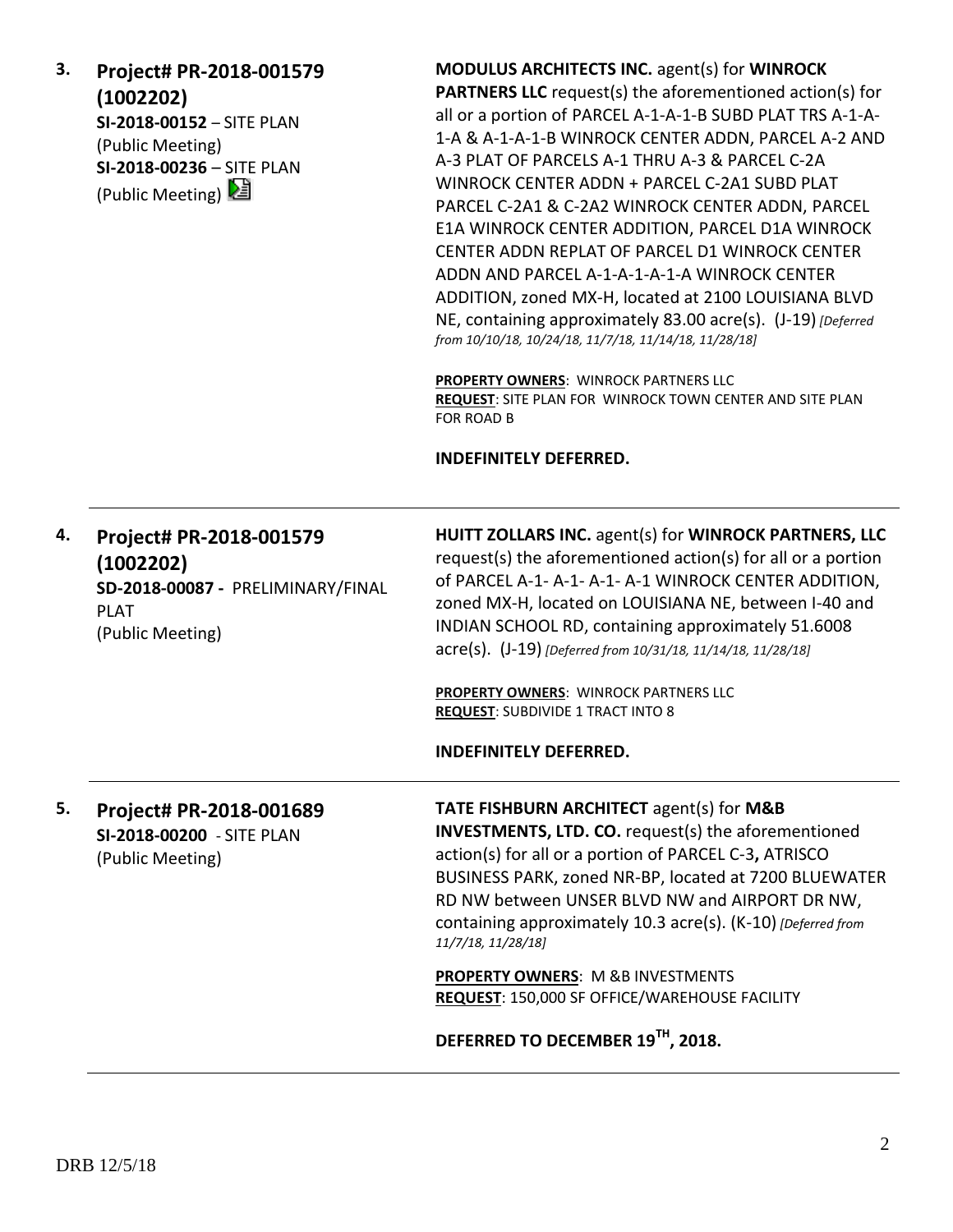**6. Project# PR-2018-001829 VA-2018-00198 –** VARIANCE (Public Hearing)  $\boxed{\mathbf{E}}$ 

**RESPEC INC.** agent(s) for **SUNDOWNER HOSPITALITY INC.** request(s) the aforementioned action(s) for all or a portion of LOTS 1 THRU 5 BLOCK 2 HUNING'S HIGHLAND ADDITION, zoned MX-FB-FX, located at 105 BROADWAY BLVD SE, containing approximately .8035 acre(s). (K-14) *[Deferred from 12/5/18]*

**PROPERTY OWNERS**: SUNDOWNER HOSPITALITY LLC **REQUEST**: VARIANCE TO DPM REQUIREMENT FOR DEDICATING R/W

**IN THE MATTER OF THE AFOREMENTIONED APPLICATION, BEING IN COMPLIANCE WITH ALL APPLICABLE REQUIREMENTS OF THE DPM AND THE IDO, THE DRB HAS**  *APPROVED* **THE VARIANCE.**

## *MINOR CASES*

**7. Project# PR-2018-001838 SD-2018-00115** – PRELIMINARY/FINAL EKIEKITA ID

**MARK GOODWIN & ASSOCIATES PA** agent(s) for **1400 GBSE LLC** request(s) the aforementioned action(s) for all or a portion of GIBSON X MILES AREA TRACT B LANDS OF HUGH B WOODWARD**,** zoned MX-L, located at 1400 GIBSON BLVD SE west of UNIVERSITY BLVD SE, containing approximately 1.653 acre(s). (L-15)

**PROPERTY OWNERS**: 1400 GBSE LLC **REQUEST**: CREATE 2 LOTS FROM THE EXISTING LOT

**DEFERRED TO DECEMBER 19TH, 2018.**

**8. Project# PR-2018-001295 SD-2018-00035** - PRELIMINARY/FINAL **PLAT 2** 

**ARCH + PLAN LAND USE CONSULTANTS** agent(s) for **RONALD V. GARCIA** request(s) the aforementioned action(s) for all or a portion of LOTS 8 & 9, ZICKERT SUBDIVISION**,** zoned R-A, located at 1723 & 1801 ZICKERT PL NW between ZICKERT RD NW and DURANES RD NW, containing approximately 1.0 acre(s). (H-12)

**PROPERTY OWNERS**: RONALD GARCIA **REQUEST**: LOT RE-ALIGNMENT

**IN THE MATTER OF THE AFOREMENTIONED APPLICATION, BEING IN COMPLIANCE WITH ALL APPLICABLE REQUIREMENTS OF THE DPM AND THE IDO, THE DRB HAS**  *APPROVED* **THE PRELIMINARY/FINAL PLAT. FINAL SIGN OFF IS DELEGATED TO: PLANNING FOR AGIS DXF AND UTILITY COMPANIES SIGNATURE.**